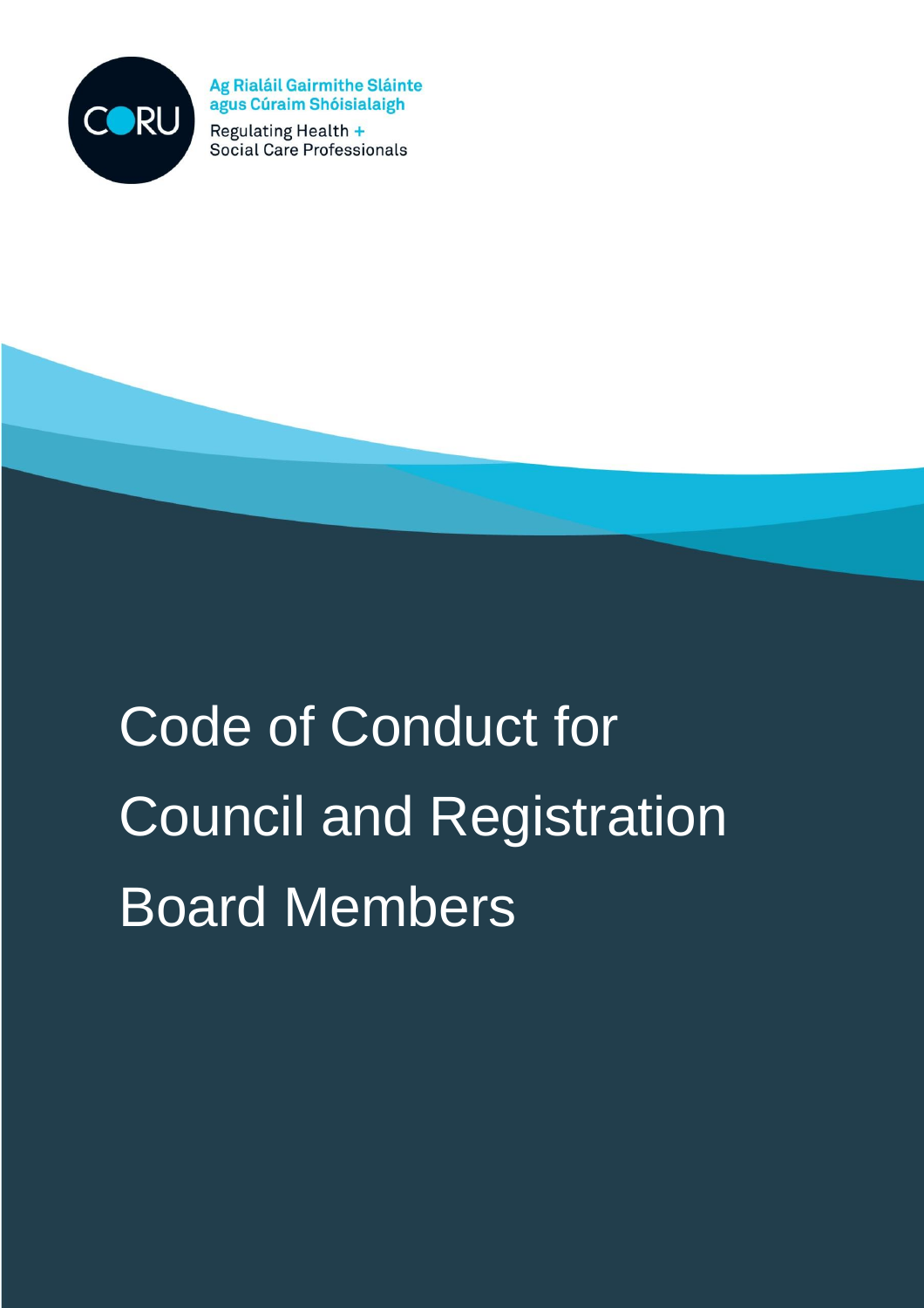

## **CODE OF CONDUCT**

#### **Introduction**

(In this document "members" refers to members of the Health and Social Care Professionals Council or members of Professional specific Registration Boards)

The objective of the Council is to ensure that the highest possible standards of integrity are maintained. This document sets out guidelines to be followed in this regard. Guidelines are formulated to reflect obligations falling on Council and Registration Boards' members and employees in their deposition of public duties, and in a spirit of explicitly specifying CORU's position for all concerned.

This code sets out the Council's expectations of its Council and Registration Board members and employees. As a regulator, the Council sets standards for the conduct, performance and ethics of health and social care professionals on the Council's registers. The Council therefore also feels that it is important that Council and Registration Board members and employees maintain high standards in their role, and that these standards are made public.

Some members of the Council's statutory Committees or the Registration Board sub committees may not be members of the Council or Registration Boards but will have been appointed to those committees in order to meet specific statutory requirements or to provide particular expertise.

Those members are appointed on the basis of separate written agreements with the Council or Registration Boards, but are also expected to adhere to the provisions of the Code of Conduct to the extent that they apply to such members and do not conflict with their written terms of engagement.

This code of conduct particularly applies to Council and Registration Board members and employees whenever they take part in Council business, or whenever they represent the Council.

Council and Registration Board members should also bear in mind that due to the high profile manner of their role, even when they consider themselves to be working in a private capacity, or for another organisation, they may still be viewed as a representative of, or an ambassador for CORU. They should therefore still be mindful of this code.

In addition, a Council or Registration Board member or employees whose actions in another role or in private capacity were such that their role as a Council or Registration Board member or employee was undermined or public or registrant faith in CORU was compromised could have their actions judged against this Code of Conduct, and action taken accordingly.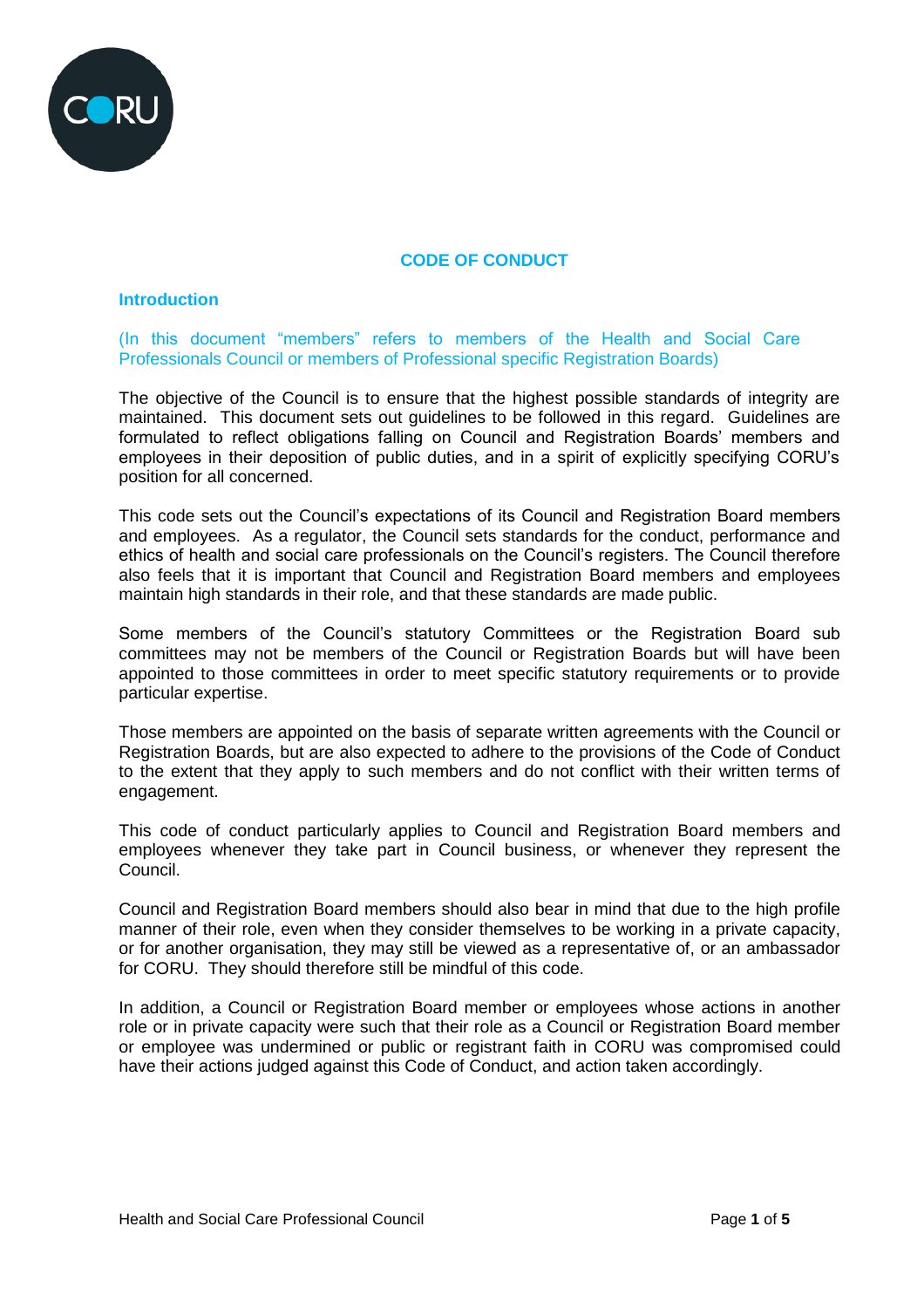

## **1. General guidelines**

Council and Registration Boards and employees should at all times:

- $-$  Act in good faith;
- Act in accordance with the Council and Registration Boards' objective of protecting the public;
- Take personal responsibility for ensuring that they keep to the code of conduct; and
- Treat others equally, fairly, and with respect.

#### **2. Confidentiality**

Most information to which Council or Registration Board members and employees have access as part of their role will be in the public domain. However, there will be times when they may have access to information that is confidential. This may include papers from private sections of Council, Registration Board or Committee meetings, information from panel hearings or information relating to Council employees.

Council and Registration Board members and employees should not disclose any confidential information which they have been given because of their role as a Council or Registration Board member or employee, other than for a proper purpose or if they are required to do so by law. Council members should take appropriate steps to ensure that confidential papers are stored securely. Members should contact the Chief Executive Officer if the status of any information is unclear.

If a Council or a Registration Board member or employee becomes aware of a breach in confidentiality, they must immediately notify the Chief Executive Officer or the Chairperson.

#### **3. Attending meetings**

Council members should endeavour to attend all Council meetings; Registration Board members should endeavour to attend all Registration Board meetings and any meetings of committee of which they are a member.

There may be circumstances in which members are unable to attend a meeting, in which case they should send their apologies as soon as possible to the Secretary of the Council or Registration Board or the relevant Committee.

Where a member is unable to fulfil their role over a prolonged period, they will be asked to discuss their position with the Chairperson.

Members' attendance will form part of the members' annual performance review and particular consideration will be given to meetings where a member has not attended and has not given notice of their absence.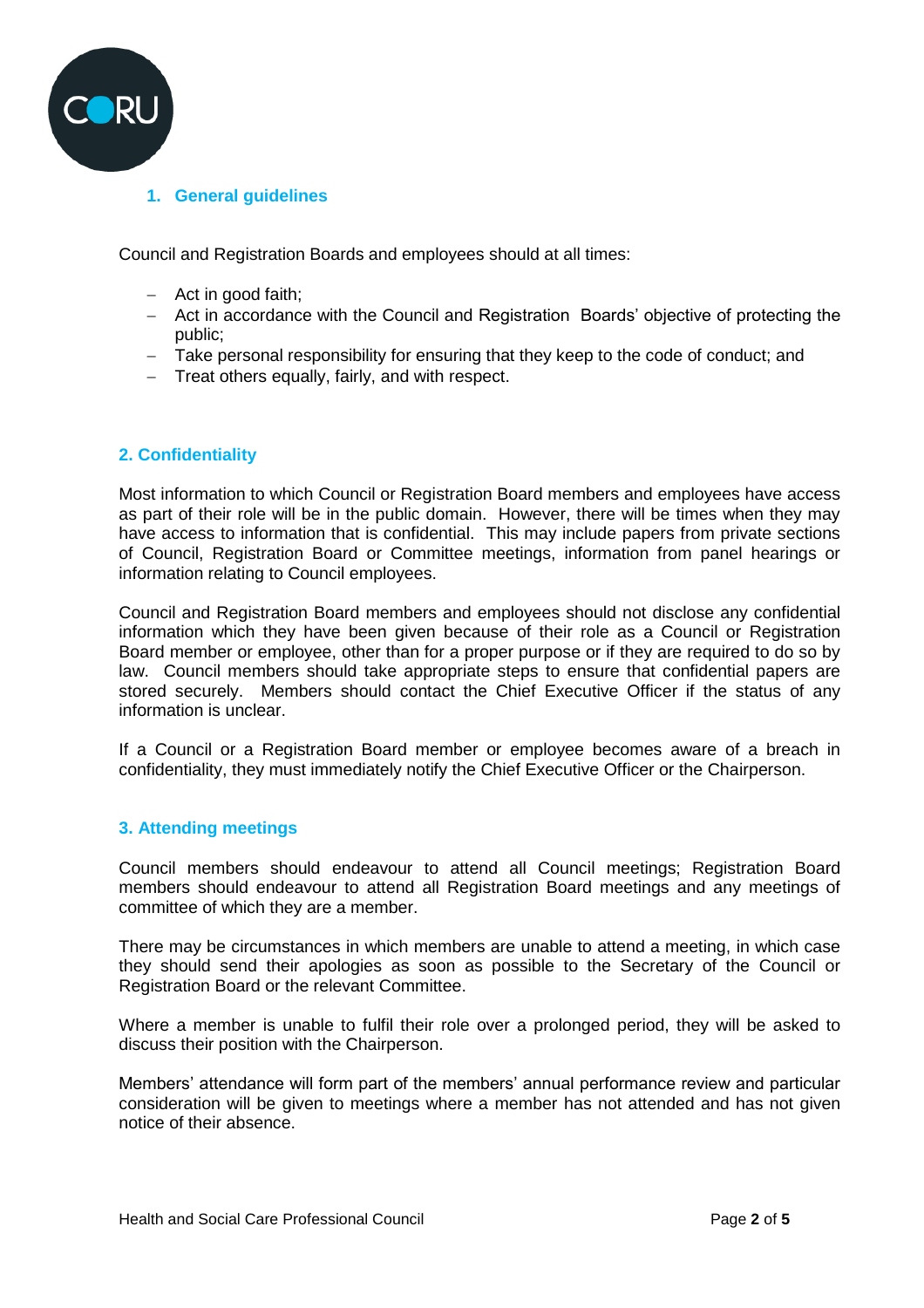

## **4. Council, Registration Board and employees' annual performance review**

All members and employees must participate in the annual performance review system, and follow the agreed procedure.

#### **5. Register of members' interests**

All members must complete a declaration of members' conflicting interests and thereafter take professional responsibility for ensuring that it is kept up to date.

All members of Council, Registration Boards and employees must avoid accepting gifts, hospitality or benefits which could be construed as an attempt to gain influence or favour. Where Gifts, hospitality or benefits are offered as a consequence of Council business and do not contravene the above, these must be registered with the Chief Executive Officer within a reasonable period of time, usually within 1 month.

#### **6. Conflicts of interest**

Specific requirements for the disclosure of interests of members of Council, Registration Boards or Committees are set out in section 15 of the Act.

The procedure is as follows (underlined terms defined below):

Any **member** present at a **meeting** where a **specified matter** arises who has a **material interest** in that matter shall—

- at the meeting disclose to the Council, Registration Boards or Committee the nature of that interest,
- withdraw from the meeting for as long as the matter is being discussed or considered,
- take no part in any deliberation of the members relating to the matter, and
- $-$  refrain from voting on any decision relating to the matter.

If a member discloses a material interest under this section the disclosure shall be recorded in the minutes of the meeting concerned and for as long as the matter to which the disclosure relates is being dealt with by the meeting, the member shall not be counted in the quorum for the meeting.

A procedure is also set out in Section 15 in relation to how to determine whether a conflict exists.

"material interest" is to be construed in accordance with section 2(3) of the Ethics in Public Office Act 1995;

"meeting" means a meeting of the Council, Registration Board or of sub-committees

| "member" | means a member of the Council, Registration Board or of |  |
|----------|---------------------------------------------------------|--|
|          | sub-committees                                          |  |

"specified matter" means:

- An arrangement to which the Council and/or the Registration Board is a party or a proposed such arrangement, or
- A contract or other agreement with the Council and/or the Registration Board or a proposed such contract or other agreement.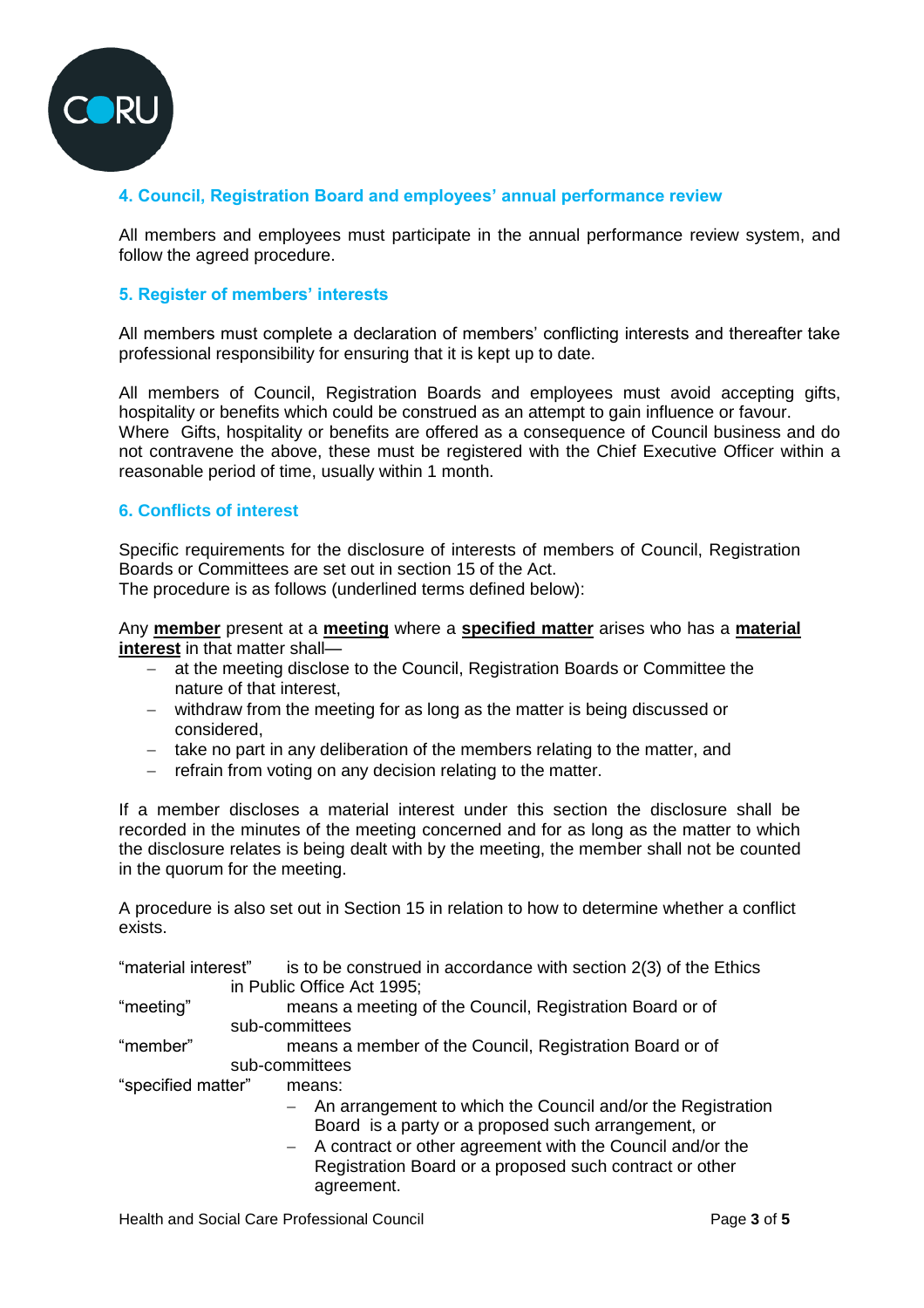

## **7. Health and Social Care Professionals Council employees**

The Council employees carry out the functions of the Council, under the strategic direction of the Council. Council members may be asked to sit on selection panels for certain posts, or to consider papers that are presented to meetings on employment issues, but will not take any other part of employment matters.

All employees are responsible to the Chief Executive Officer. The Chief Executive Officer is appointed by the Council and managed by the Chairperson of Council.

Council or Registration Board members may wish to comment positively on the work done by employees. This can be done formally, for example by asking a Committee to make a note of their thanks to a particular person or group, or by speaking to the employee's manager or to the Chief Executive Officer, or more informally, directly to the employee.

However, any Council or Registration Board member with concerns about the behaviour or performance of an employee should always raise these concerns with the Chief Executive Officer, who will deal with the issue in accordance with HR policies.

If a Council or Registration Board member or employee has concerns about the Chief Executive Officer, these should be raised with the Chairperson.

#### **8. Breach of the Code**

Any minor breach of this Code of Conduct will be dealt with in the first instance informally, for example by the chairman of a Committee or another Council member drawing the breach to the Council member's attention during a meeting or similar.

If a Council member is concerned that another Council member may be in breach of this Code of Conduct, they should raise their concerns with the Chairperson.

However, where there is evidence of a deliberate, serious or continued breach of this code of conduct, this will be taken up by the Chairperson, in a special convened meeting if appropriate.

Any minor breach of this Code of Conduct will be dealt with in the first instance informally, for example by the chairman of a Committee or another Registration Board member drawing the breach to the member's attention during a meeting or similar.

If a Registration Board member is concerned that another Registration Board member may be in breach of this Code of Conduct, they should raise their concerns with the Chairperson.

However, where there is evidence of a deliberate, serious or continued breach of this code of conduct, this will be taken up by the Chairperson, in a special convened meeting if appropriate.

If an employee breaches the Code of Conduct, this will be dealt with in the first instance informally by the Chief Executive Officer. If an employee is concerned that another employee may be in breach of this code, they should raise their concerns with the Chief Executive Officer.

However where there is evidence of deliberate, serious or continued breach of this Code of Conduct, this will be taken up by the Chief Executive Officer in an appropriate manner and in accordance with HR policies.

Health and Social Care Professional Council **Page 4** of 5